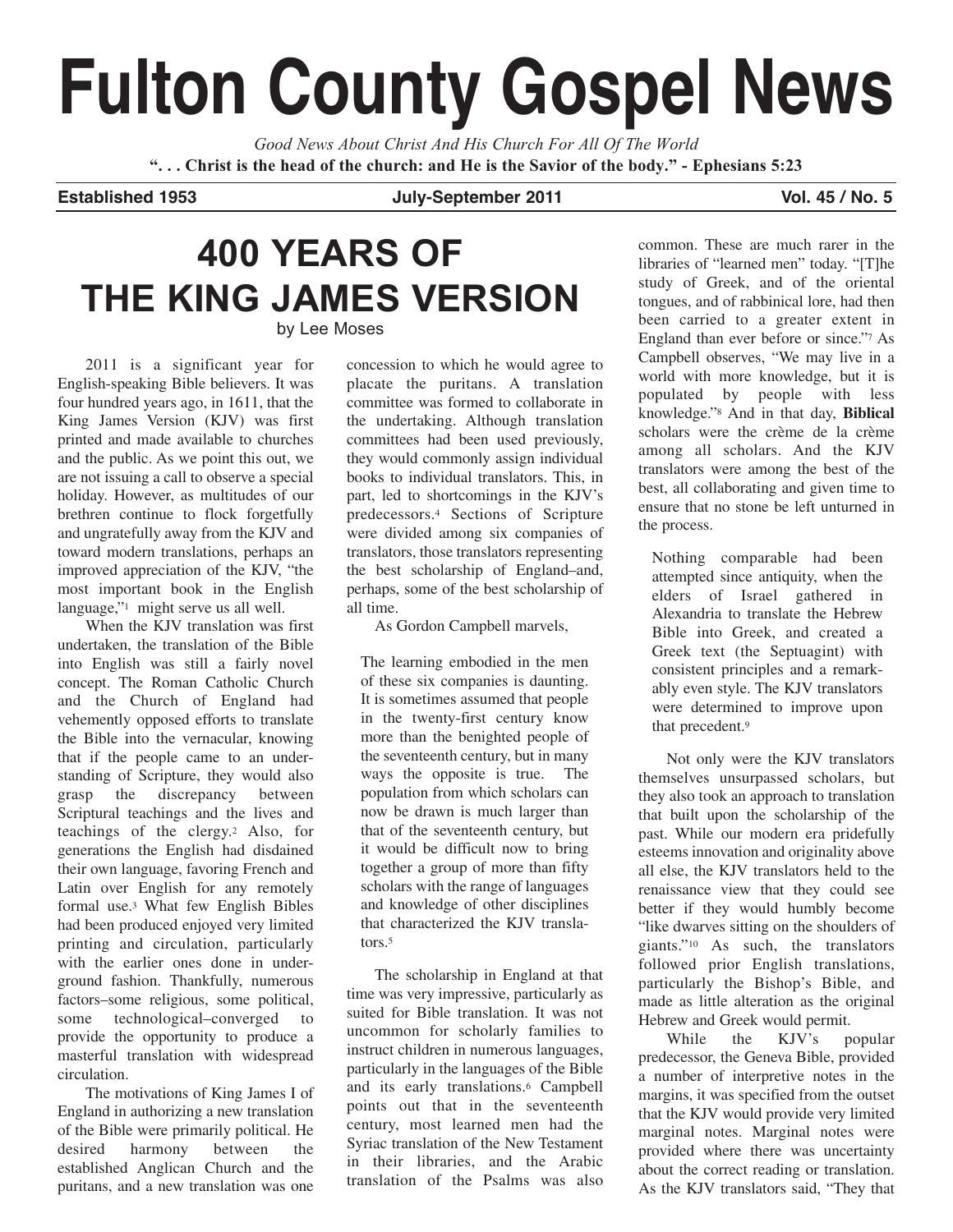#### **FULTON COUNTY GOSPEL NEWS** USPS Publication #211780

. . . is a Periodical publication issued monthly by the Church of Christ at Third and Bethel (P.O. Box 251), Mammoth Spring, AR 72554-0251. **POSTMASTER: Please mail all changes of address to the above address.**

**FCGN** is mailed free of charge to any who care to receive it. We will be happy to add any names to the regular mailing list. If you send in a name we must have a complete address, including number and street name, or R.R. or HCR number, plus box number, or a P.O. Box number and the **NINE DIGIT ZIP CODE**. This paper is supported by voluntary contributions for which we are grateful. Financial information will be furnished upon request. **Mail all address corrections or manuscripts to:**

#### **FULTON COUNTY GOSPEL NEWS** P.O. Box 251

Mammoth Spring, AR 72554

| Lee Moses $\dots \dots \dots \dots \dots$ . EDITOR |
|----------------------------------------------------|
|                                                    |
| E-Mail cocfcgn@centurytel.net                      |
| Website . www.fultoncountygospelnews.org           |
|                                                    |
| E-Mail $\ldots$ sales@halopages.net                |

### *(continued from page one)*

are wise had rather have their judgments at liberty in differences of readings, than to be captivated to one, when it may be the other."11 Verses to cross-reference were also provided. Otherwise, the rules for the KJV translation strictly forbade the inclusion of marginal notes, apparently in an effort to avoid theological bias imputed by a source other than the text itself.12 The wisdom of this is seen as Bibles were thereafter printed without notes for centuries, until the Scofield Reference Bible was released in 1909. While the Scofield Bible included the KJV text, it also included notes that propagated the false doctrines of Dispensational Premillennialism, the Gap Theory, and other such nonsense. But thankfully, KJV readers have for the most part been able to come to an understanding of God's word without the intrusion of human opinions printed directly in their Bibles.

Many laud the literary quality of the KJV, and rightfully so. The translation was done during what Samuel Johnson dubbed "the golden age of our language,"13 when the English language had "ripened to its full perfection."14 And

as the celebrated author Jonathan Swift exulted,

By the many beautiful Passages…I am persuaded that the Translators of the Bible were Masters of an English Style much fitter for that Work, than any we see in our present Writings, which I take to be owing to the Simplicity that runs through the whole.15

The poetic prose of the KJV has prompted some to wonder aloud whether Shakespeare himself were not involved in its composition. The meter of the translation at times is found to replicate the meter of poetry, or of Shakespeare's plays.16 However, the translators never sought to achieve literary excellence.<sup>17</sup> Their goal was to provide a faithful translation of the Scriptures. Ironically, while later translations prioritized literary excellence above accuracy, they have all fallen short of the KJV's unintentional literary excellence.18

Room still remained for improvement from the 1611 KJV, as several new editions were made in the following decades. The text commonly in use today did not arrive until 1769, when Benjamin Blayney's Oxford folio was published.19 However, following the publication of Blayney's edition, virtually all criticism of the KJV that existed prior was brought to an abrupt halt.20 And subsequent new editions have acquiesced to Blayney's work.

Is the KJV perfect? No, it is not. At times, it uses archaic English that can confuse the modern reader. The KJV uses "let" and "prevent" virtually opposite of their modern meanings. Psalm 59:10 reads, *"The God of my mercy shall prevent me."* Does this mean that God would **hinder** or **incapacitate** the psalmist, as we generally think of the word *prevent*? No, it means that God would **go before** him, thus enabling the psalmist's desire to be realized–and ultimately, meaning the opposite of what a modern reader might initially think upon reading the word "prevent." Second Thessalonians 2:7 reads, *"For the mystery of iniquity doth already work: only he who now letteth will let, until he be taken out of the way."* A reader might be confused into thinking "he who now letteth" is one who **allows**,

when this actually refers to a force that **restrains**–the same word is translated "withholdeth" in the previous verse. There are numerous other archaisms as well. When Luke says, *"[W]e fetched a compass"* (Acts 28:13), he does not mean "we grabbed a magneticallyoriented navigational instrument." When the Sadducees spoke of a man *"having no issue"* (Matthew 22:25), they were neither speaking of a man who had "no problem," nor of a man whose magazine subscription had expired. Not only is the KJV's language archaic to the modern reader, but some of it was even considered archaic when the translation was first published in 1611. That said, it should still be remembered that the KJV is placed at a 5th grade reading level. Most of the unfamiliar language can be easily understood from the context. Some of the language that might no longer be common lends a certain stateliness and poetry befitting God's word that modern versions do not approach. Also, the English of the KJV better corresponds to the original Hebrew and Greek than does the English of modern translations.

Another shortcoming of the KJV is that it was translated from limited textual evidence. Older manuscripts were discovered in the following centuries that were not available to the KJV translators. Also, papyri found in the last 120 years or so have shed light on the Greek used at the time was the New Testament was first inspired. Unfortunately, subsequent translations that have had this information available to them have not made the best use of it. Some entirely disregarded the evidence of thousands of newer manuscripts in favor of very few older manuscripts. Others chose a very subjective "eclectic" approach, whereby the translators could choose whatever reading they liked best.

Many of the eighteenth-century pioneer preachers pled for a true revision of the KJV, if not for a new translation altogether. Alexander Campbell repeatedly lamented the deficiencies of the Common Version. Men such as "Raccoon" John Smith and Jacob Creath, Jr. favored the *Living Oracles* translation edited by Campbell. In 1888, brother D.R. Dungan observed in his volume on *Hermeneutics*, "A correct translation would conduce towards a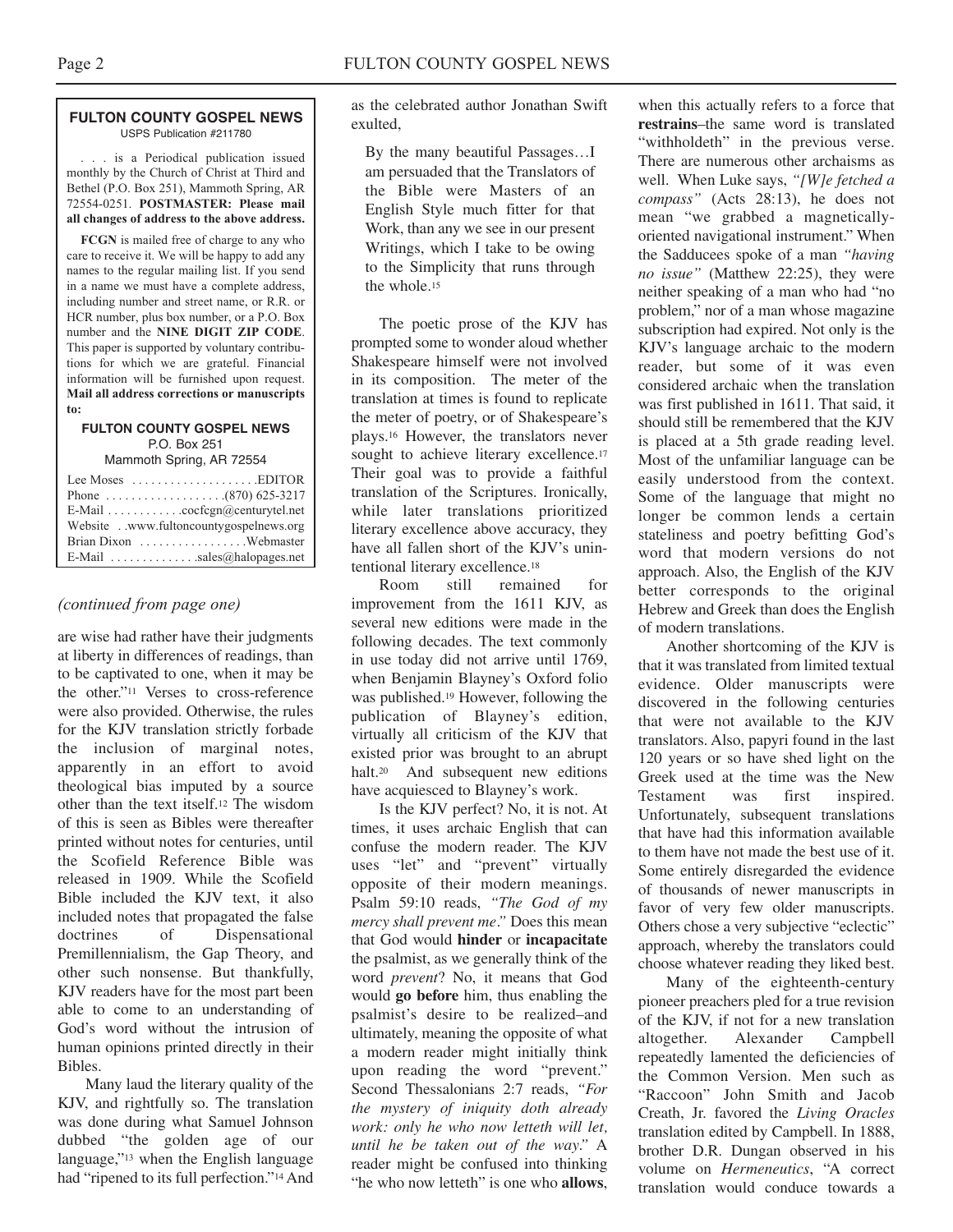reliable exegesis."21 However, I believe those men would have retracted their words, or at least qualified their words, if they could have seen the "Babel of Modern Versions"22 that has arisen in the 20th and 21st centuries. As Leroy Brownlow dejectedly observed, "We have had a rash of translations to break out among us in which very little has been added to truth, faith, and stability, but much has been added to error, doubt, and instability."23

The American Standard Version (ASV) of 1901, while done from a flawed textual philosophy, made improvements at places. As brother Foy E. Wallace, Jr. noted, "It completed all the revision of the Authorized Version that scholarship required."24 It also had some shortcomings, such as reading at 2 Timothy 3:16, "Every scripture inspired of God is also profitable…" This might leave the reader with the impression that some Scriptures are neither inspired nor profitable, in contrast to the KJV's clear *"All scripture is given by inspiration of God, and is profitable."*

However, the shortcomings of neither the KJV nor ASV approach those of the modern versions that have proliferated since. The Revised Standard Version sought to eliminate the prophecy of Christ's virgin birth from the Scriptures (Isaiah 7:14). The New English Bible sought to eliminate a prophecy of Christ's crucifixion (Psalm 22:16). The ironically named "Living Bible" changes Isaiah's prophecy of the church (Isa. 2:2-4) into a prediction of a worldly kingdom, and changes baptism from what "saves us" into a "picture" to "show that we **have** been saved" (1 Peter 3:21). The New American Standard Bible allows any kind of "immorality" as grounds for divorce and remarriage, instead of the specific "fornication" (*porneia*) of the KJV (Matthew 19:9). The English Standard Version implies premillennial doctrine by speaking of Christ and His apostles reigning "in the new world" instead of *"in the regeneration"* (Matthew 19:28); that is, the Christian age (compare with John 3:3-5; 2 Corinthians 5:17; Titus 3:5). It also twists the words of Paul from speaking about belief and confession leading one **toward** salvation into having salvation occur at that very point (Romans 10:10). As for the New International Version,

that will have to wait for another day–space simply will not allow us to begin to address the error of that filthy Calvinistic rag. The other modern translations briefly mentioned above also have numerous other errors that we could address, but space prohibits.

Despite the well-intentioned pleas of pioneer preachers for a new translation, the KJV remains the best English translation in widespread use. This is not to support the "King James Only" movement that emerged in the United States in the 1970's. Some have gone so far as to say that the KJV constitutes a "third revelation," on par with, or even **superseding**, the authority of the Hebrew and Greek Scriptures. The KJV translators were not inspired, but they did their work well as they rendered the inspired Hebrew and Greek Scriptures into English. No comparable scholarship has been assembled for the purpose of Bible translation since the KJV, except perhaps the ASV (and its British counterpart, the English Revised Version of 1881). However, the ASV now exists only in very limited publication and use. And as well done as the ASV was, it is debatable whether it ever surpassed the KJV. Even one whose scholarship led to the ASV, B.F. Westcott, acknowledged the supremacy of the KJV:

From the middle of the seventeenth century, the King's Bible has been the acknowledged Bible of the English-speaking nations throughout the world simply because it is the best. A revision which embodied the ripe fruits of nearly a century of labour, and appealed to the religious instinct of a great Christian [sic] people, gained by its own internal character a vital authority which could never have been secured by an edict of sovereign rulers.25

That authority lay in the inspiration of Scriptures themselves, an authority conveyed into the English because of the KJV translators' insistence on fidelity to the original. "The KJV translators preferred literal fidelity to interpretive translating."26 As such it can be called "Scripture" (Luke 4:21 ), and as such is the inspired word of God (2 Timothy 3:16). Not so with most modern

translations–they favor paraphrase, or "dynamic equivalence." The word-forword philosophy tends to lead to more stilted English. Yet, amazingly, the English of the KJV is of unsurpassed literary excellence.

The plethora of modern versions encourages, and perhaps is partially a product of, the postmodern thinking that there are innumerable truths and innumerable roads to heaven. If someone does not like what one Bible tells him he must do, he can simply find another that changes it. And sadly, because of the modern versions'low view of inspiration and loose approach to translation, human opinions to match one's own often work themselves into the text of these supposed "translations."

Is it possible for another English translation to surpass the KJV? The answer is unequivocally, **yes**–it is possible. The KJV translators never saw the KJV as the English translation to end all English translations. It would be wonderful if a widespread translation were willing clearly to say, "Be **immersed**" instead of the "Be **baptized**" that some continue to apply to sprinkling infants. It would be wonderful if translators of integrity, scholarship, and a high view of inspiration could be assembled such as those brought together for producing the KJV. Unfortunately, while it is **possible**, the **likelihood** of another translation surpassing the quality of the KJV within the lifetime of this writer or of the reader is not great. Most of the factors that led to faults in the KJV would still exist in any other major translation project that was undertaken–politics and denominational bias would still be a problem. In the meantime, we can be very thankful that we have a sublime and accurate rendering of God's word in the King James Version, and we can be very thankful for the souls it has led to eternal salvation.

<sup>1</sup> Gordon Campbell, *Bible: The Story of the King James Version, 1611-2011* (London: Oxford, 2010), p. 2. This is a thought repeated countless times from different sources, and one on which there is virtually unanimous agreement.

<sup>2</sup> Alister McGrath, *In The Beginning: The Story of the King James Bible and How It Changed a Nation, a Language, and a Culture* (New York: Anchor, 2001), p. 19. At the Council of Valencia (1229), the Roman Catholic Church placed the Bible on their *Index of Forbidden Books*, decreeing, "We prohibit also the permitting of the laity to have the books of the Old and New Testament, unless any one should wish, from a